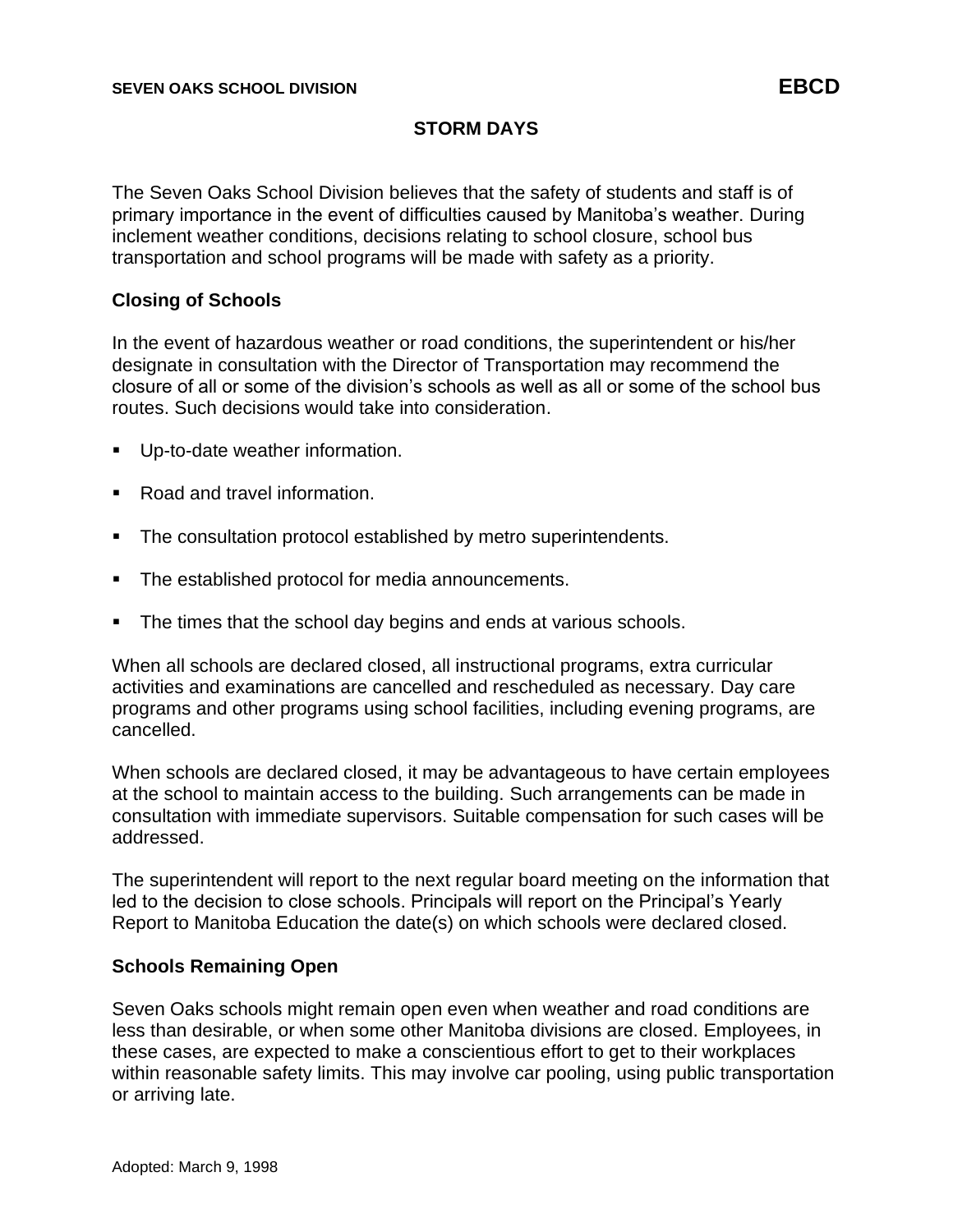#### **SEVEN OAKS SCHOOL DIVISION EBCD**

In cases where schools remain open but few students are present because of difficulty getting to school or because of the cancellation of bus service, students and classes may be grouped together. Meaningful learning activities will be arranged by staff for those students able to attend.

### **Employees Who are Unable to get to their Workplace when Schools Remain Open**

It is important that employees continue to carry out their responsibilities, which during inclement weather often need to be adjusted. If by previous arrangement an employee who lives near a workplace other than his/her own is unable to get to the regular workplace, that employee may work at the nearby workplace provided that his/her services are required because there is a staff shortage at the nearby workplace and the supervisor/principal permits this arrangement.

Employees who are not able to get to their workplaces will be deducted one day's pay for each day they are absent. In extreme cases employees may present their case to the superintendents' department in writing, where in consultation with their supervisors the following will be reviewed:

- The total number of employees and students absent.
- The distance between the employee's home and workplace.
- The difficulties that one's medical condition such as pregnancy, cardiac conditions, etc. could create if an attempt to travel to the workplace was made.
- The availability of public or other transportation.
- Communication with principals and/or immediate supervisors about the attempts to get to the workplace.

The superintendent, after considering the case, may decide on one of the following with respect to salary deduction:

- Deduction of pay at a per diem rate.
- Deduction of pay at the cost of a substitute, whether a substitute was able to replace the employee or not.
- No deduction.